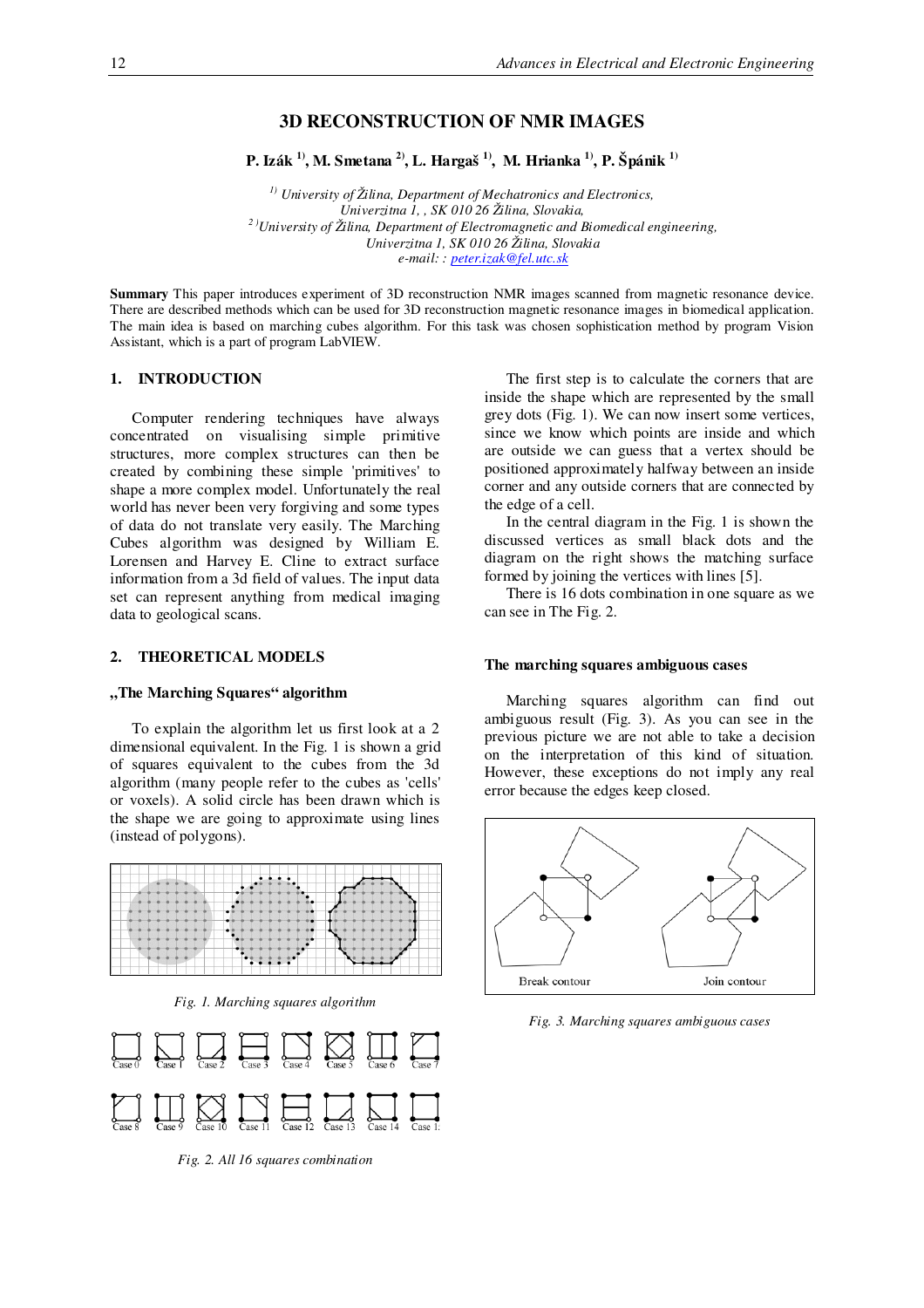## **"The Marching Cubes" algorithm**

Following the marching squares algorithm we can adapt our approach to the 3D case: this is the marching cubes algorithm. In the 3D space we enumerate 256 different situations for the marching cubes representation. All these cases can be generalized in 15 families and other is only rotation, symmetries (Fig. 4).



*Fig. 4. Different 15 cubes combination*

In the Fig. 5, 6, 7 are shown some sample outputs from the algorithm at 12, 20 and 50 subdivisions. This is equal to 1728, 8000 and 125000 cells respectively. The Sample density is essentially the number of cubes along each axis we intend to divide the volume into, this relates directly to the output quality. Since our test object occupies a roughly cube shaped volume of space this will be the same dumber of divisions along each axis.

In the Fig. 7 is shown the approximate shape of our test shape even at the lowest sampling frequency, we can see quite a bit of detail. Unfortunately we are also seeing the same kind of spatial aliasing as we saw in the 2D example; however this has shown us that the algorithm is working properly.



*Fig. 5. Original shape*



*Fig. 6. Reconstructed shape, 12 subdivisions*



*Fig.7. Reconstructed shape, 50 subdivisions*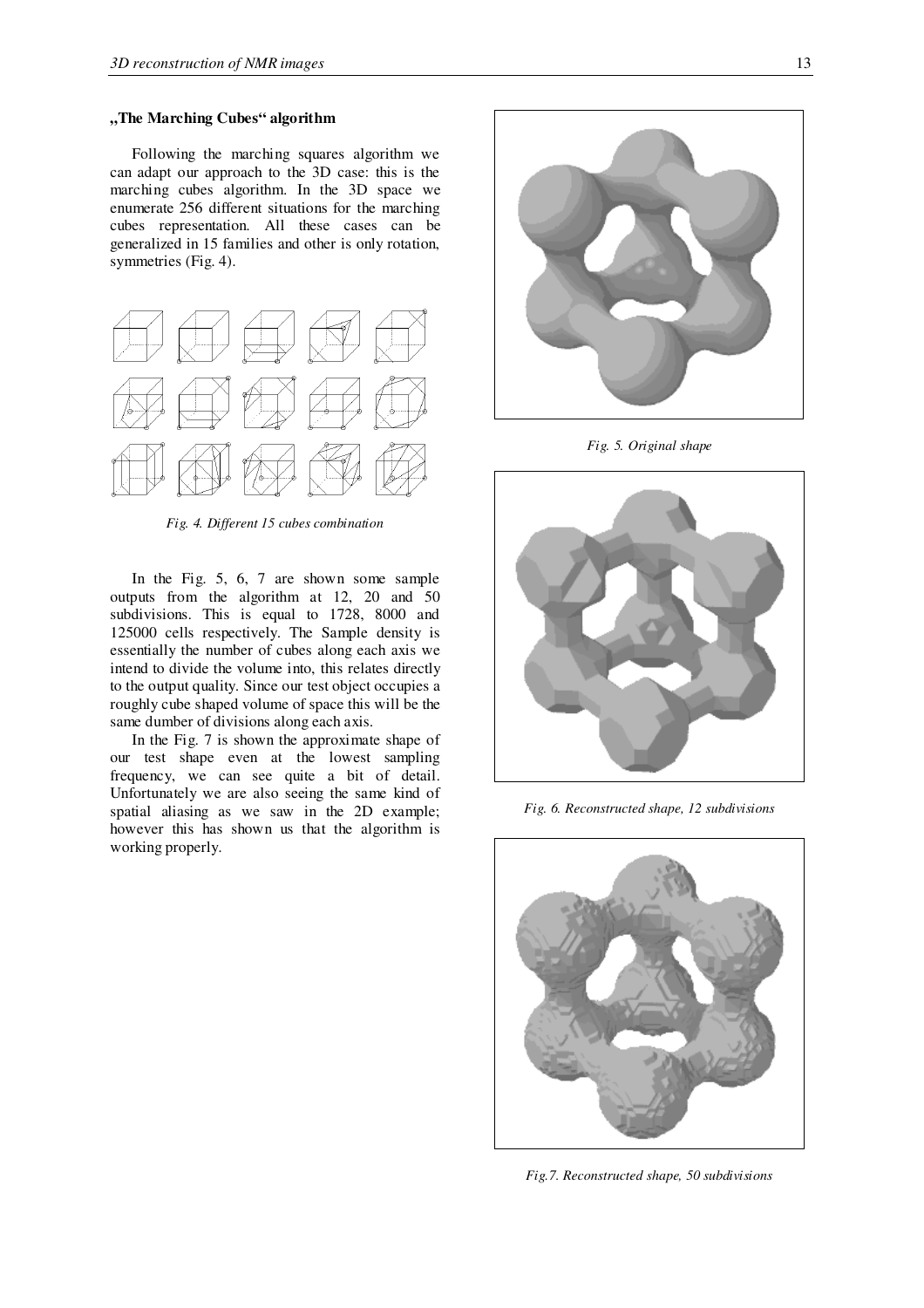### **3. EXPERIMENTAL RESULTS**

NMR Images of head are obtained from Visible Human Version 2.0 [6]. This database contains very large database of NMR images in very high resolution therefore it is convenient for test algorithm. Resolution of scanned data is 230x230 pixels.

Reconstruction algorithm is implemented in LabVIEW with Vision Assistant module (Fig. 8.). In Vision assistant is written script for segmentation and processing of 2D images (filtrating, threshold). 3D reconstruction is written in program LabVIEW. Visualisation and rendering of final triangles is made in program POV-Ray.



*Fig.8. Algorithm of 3D reconstruction*



*Fig.9. Head reconstruction of* NMR*, 54 subdivisions*

In the Fig. 9 is shown 3D reconstructions of head from NMR in 54 subdivisions. We can see that a lot of details are lost, but time of reconstruction is 10 times faster like final reconstruction.

In the Fig. 10 is shown 3D reconstruction of head from NMR in 135 subdivisions. We can see that image is very similar to final image (Fig.11), but

speed of reconstruction is three time faster. Reconstruction of head is drawn 241 374 triangles (Tab. 1.).



*Fig.10. Head reconstruction of NMR, 135 subdivisions*

In the Fig. 11 is shown final image, where 270 subdivisions are used. On head we can see detailed contour of head with maximum details of Magnetic resonance.



*Fig.11. Head reconstruction of NMR, 270 subdivisions*

*Table 1. Measured value of reconstructed head*

| 3D Reconstruction of head (230x230pix) |        |               |               |  |  |  |
|----------------------------------------|--------|---------------|---------------|--|--|--|
| figure                                 | Fig.9  | <b>Fig.10</b> | <b>Fig.11</b> |  |  |  |
| count of 2D slices                     | 54     | 135           | 270           |  |  |  |
| reconstr. time [s]                     | 410    | 1037          | 3574          |  |  |  |
| count of triangles                     | 82 576 | 241 374       | 573 716       |  |  |  |